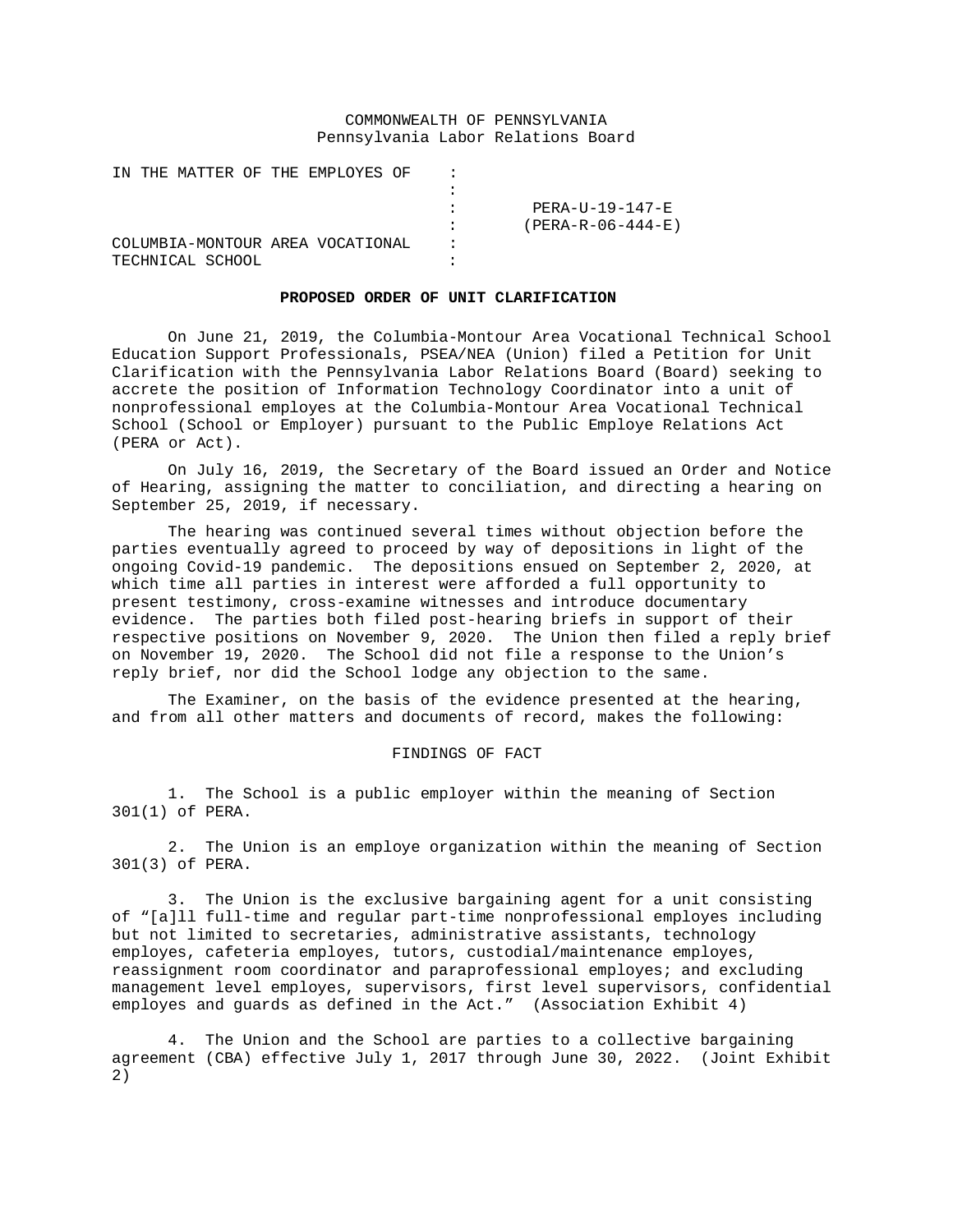5. The School's purpose is to provide students with education in various trades. The School services grades 9 through 12 and consists of just one building.  $(N.T. II at  $11-12$ )<sup>1</sup>$ 

6. Jeremy Adams has been employed at the School as Director of Technology Services since December 2013. The position is classified as Act 93 and not in the bargaining unit. Adams previously held the position of Information Technology Technician at the School since approximately 2000. (N.T. II 14, 30-31, N.T. III 12-13, 18-19, 23-24, 42-43, N.T. IV 8, 13; Exhibit  $E-1$ ,  $E-2$  $E-2$ )<sup>2</sup>

7. Prior to December 2013, there was no Director of Technology Services (IT Director) position at the School. Instead, there were two positions in the School's Information Technology department, the Information Technology Technician (IT Technician) and the Information Technology Coordinator (IT Coordinator), which were both in the bargaining unit. (N.T. I 16-18, N.T. II 13; Exhibit A-1)

8. In 1998, David Madera held the IT Coordinator position at the School. When Madera left the School around 2003 or 2004, the School did not hire a new IT Coordinator. Adams continued working as the IT Technician and was the only employe in the Information Technology department until December 2013, aside from a few brief temporary employes. (N.T. II 15-16, 21-22, N.T. III 13-15, 23-24, 42, N.T. IV 13)

9. On August 9, 2013, PSEA Regional Field Director John Holland forwarded a letter to the School's attorney, Benjamin Pratt, which indicated in relevant part the following:

> It has been brought to my attention that the [School's] Joint Operating Committee (JOC) has plans to reclassify the [IT Coordinator] position as an Act 93 position.

I want to bring your attention [sic] that this position is a bargaining unit position and that the JOC is not authorized to reclassify this position absent [Union] consent or a [Board] Unit Clarification Order.

I would appreciate you advising your client that they may not unilaterally proceed in this manner and do so at their own peril.

(Exhibit A-2)

10. In response, Pratt forwarded an August 16, 2013 letter to Holland which indicated in relevant part the following:

> My office is in receipt of your August 9, 2013 letter wherein you indicate you believe the [School] plans to reclassify the [IT

<span id="page-1-1"></span><span id="page-1-0"></span> $1$  The deposition transcripts of John Holland, Holly Diltz, Anthony Lylo, and Jeremy Adams will be referenced as N.T. I, II, III, and IV, respectively. <sup>2</sup> Although the Union never formally amended the Petition for Unit Clarification, which misidentified the position at issue as Information Technology Coordinator, the parties stipulated at the outset of the proceedings that the proper title of the position at issue is Director of Technology Services and fully litigated the proper placement of that position. (N.T. I 10-12).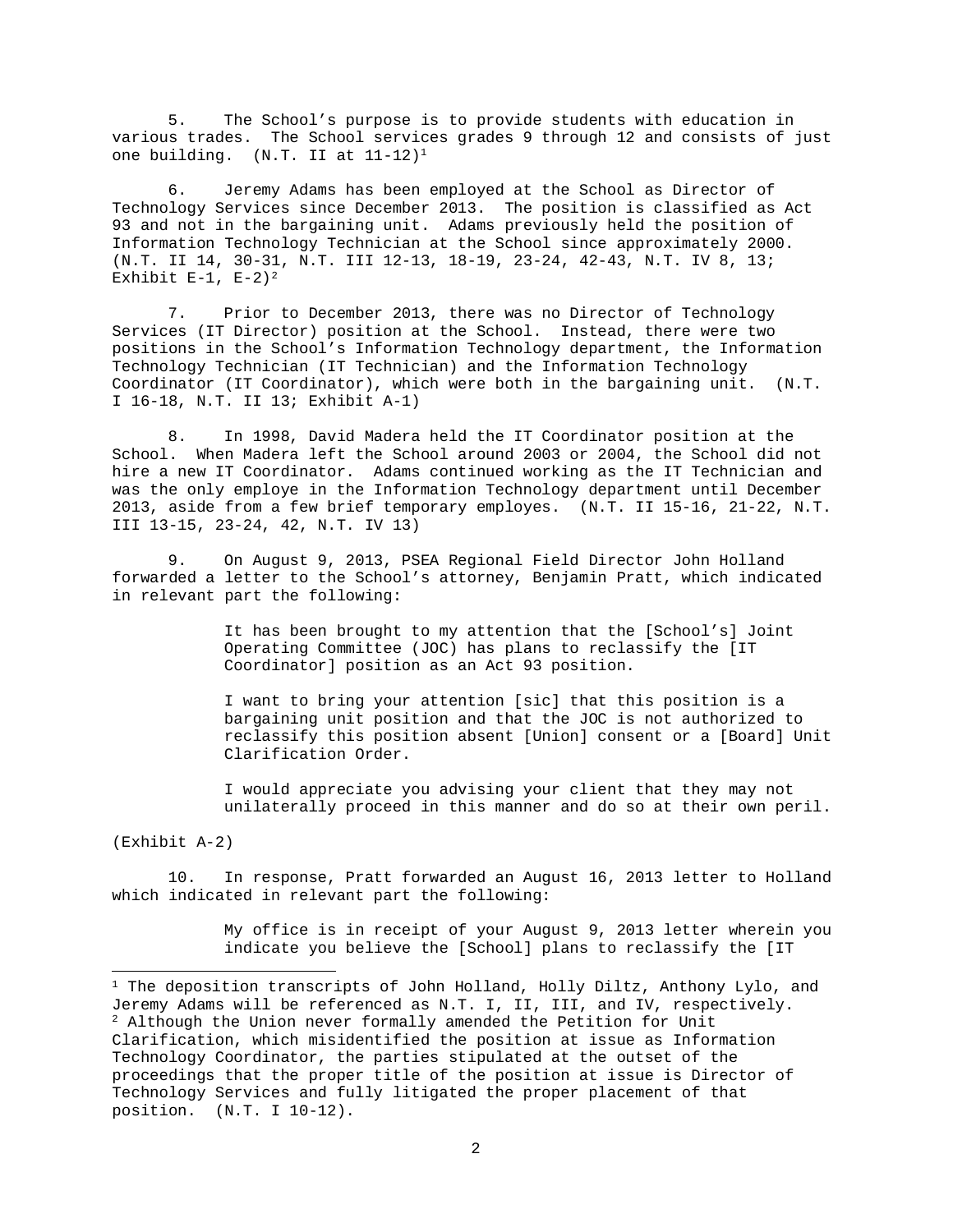Coordinator] position as an Act 93 position. I have discussed this matter with the School Administration and it is my understanding the School Administration has no plans to reclassify the current [IT Coordinator] position as an Act 93 position. The School Administration is, however, creating a[n] [IT Director] position. This new position will not replace the [IT Coordinator] position, but will be a new position within the School.

As you are aware, the School has the right to create new positions and designate those positions to the proper employee classification. Based on the job description for the [IT Director] position, the new position being created is clearly an Act 93 position. Again, there is no intention on the part of the School to reclassify the current [IT Coordinator] position. The [IT Director] position is a new position being created by the School...

(Exhibit E-1)

11. Approximately two months later, on October 16, 2013, the parties entered into a new CBA effective July 1, 2013 through June 30, 2017, which listed the IT Coordinator and IT Technician as bargaining unit positions and provided for pay and benefits therein. (N.T. I 24-26; Exhibit A-3)

12. Since Adams became the IT Director in December 2013, the School has not hired anyone else to serve in either the IT Coordinator or IT Technician positions, which have remained vacant. For the past seven years then, Adams has been the only employe working in the School's Information Technology department. (N.T. I 47, N.T. II 30-31, N.T. III 18-19, 24, N.T. IV 37, 44)

13. As IT Director, Adams performs the following job duties: attending Joint Operating Committee meetings and providing monthly reports on the current technology issues or projects at the School; assisting with professional development of teachers by identifying ways to utilize technology in the classroom; overseeing student interns during the summer months with regard to unboxing and upgrading hardware; signing intern timesheets and assisting with their evaluations; assisting with yearly budget projections by identifying potential needs and costs; working closely with School administrators in developing and implementing technology plans, programs, and activities; maintaining and planning for replacement of computers; submitting e-rat[e3](#page-2-0) documents for internet and data transport; ordering and maintaining supplies of technology related equipment; participating in consortiums and performing research for the purchase of new technology equipment and devices. (N.T. IV 16, 19, 24-28, 33-36; 40-41, 43, 48-49, 55, Exhibit A-5)

14. Over the last few years, Adams was responsible for drafting a policy surrounding the provision of Chromebook devices to students and their permissible uses. Adams discussed the policy draft with several administrators at the School, including the Administrative Director. The Administrative Director made the decision on whether the policy draft was

<span id="page-2-0"></span><sup>3</sup> Adams testified that e-rate is a federal program that helps schools pay for internet, wiring, networking equipment, and other similar activities. (N.T. IV 36).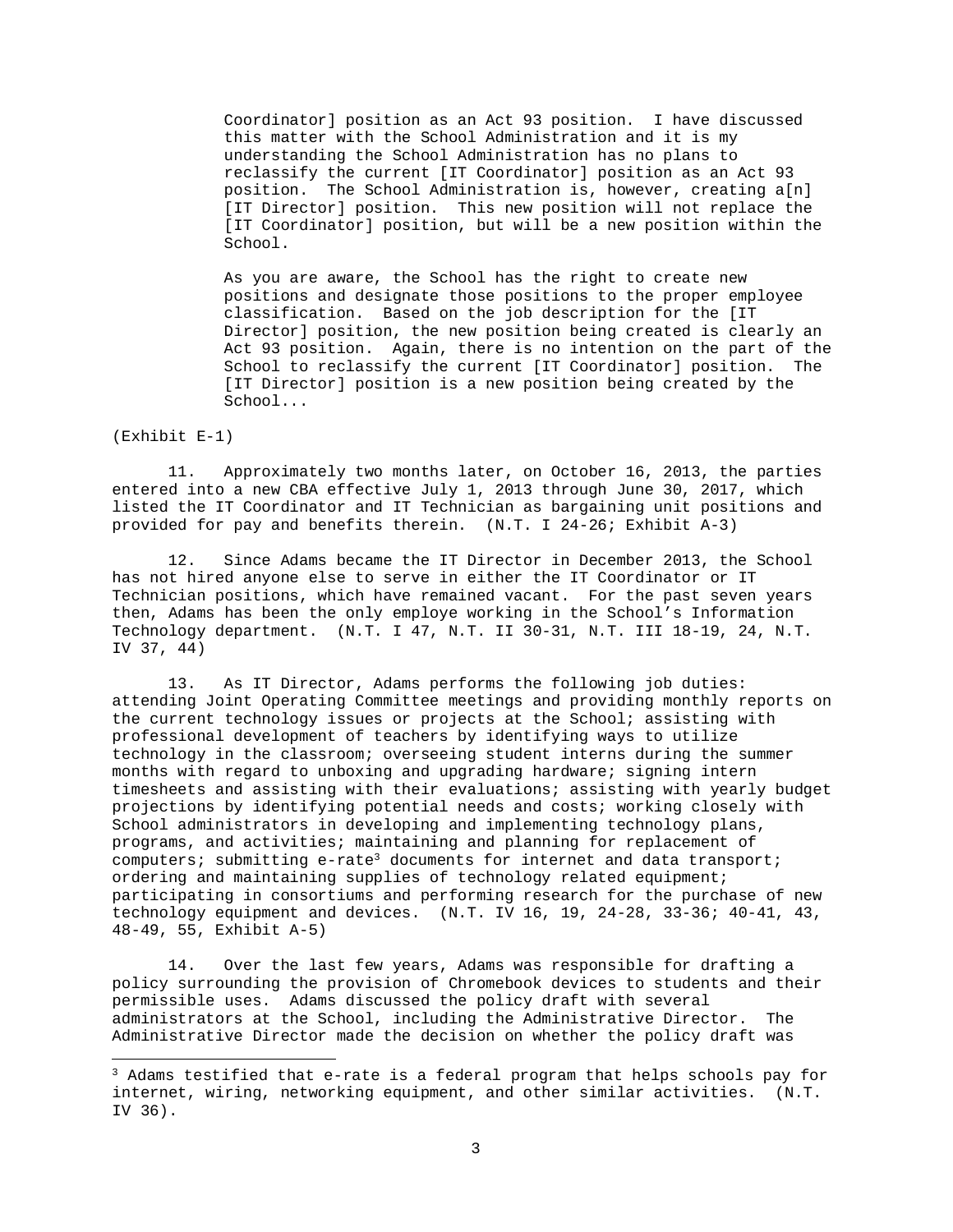acceptable and could be forwarded to the Policy Committee of the JOC, which further reviewed the policy before submitting it to the entire JOC for approval. Adams explained that he is not responsible for meting out discipline to students who violate the policy by misusing a device or engaging in misconduct on the internet, as that is handled by the Principal or Assistant Principal. He described how he just reports the infractions. (N.T. IV 17-18, 51, 55-59, 81-85)

15. Adams testified that, after the Covid-19 pandemic started, he helped develop a plan and system to bring the School completely online. He described how that involved identifying what kind of online systems the School could use to obtain content for students and how teachers would manage that since the old system relied on having everyone physically in the building. Specifically, Adams chose the platform for the School to utilize, which was Zoom, and trained the teachers on how to use it. He further explained how his role involved lending his expertise in information technology and online instruction, and largely consisted of providing guidance to teachers on how they were going to accomplish such a task. (N.T. IV 21-22, 61-62)

16. Adams reports to the School's Administrative Director, who also performs his evaluations. (N.T. IV 31)

17. As IT Director, Adams holds a 12-month position, which is the same case for many bargaining unit positions, such as the IT Technician and IT Coordinator, as well as the custodians and maintenance workers. (N.T. II 39-40, N.T. IV 81; Exhibits J-2, A-5)

18. As IT Director, Adams works Monday through Friday, 8 a.m. to 4 p.m. for a total of 40 hours per week, which is the same schedule for many bargaining unit positions, including the IT Technician, custodians and maintenance workers. (N.T. II 36-39, 77, 94, N.T. IV 14, 80-81; Exhibit J-2)

19. The IT Director position does not require any postsecondary educational degrees. (N.T. IV 11-12, 80; Exhibit A-5)

20. The salary, benefits, and working conditions for the IT Director position are addressed by an "Act 93 Administrative Compensation Agreement," which contains many of the same or similar benefits provided for bargaining unit members in the CBA, including health insurance and the option to decline the same in exchange for a lump sum payment, flexible spending accounts, life insurance, sick leave, personal days, paid holidays, and vacation days. (N.T. I 8-10, N.T. II 42-50; Exhibits J-1, J-2)

21. Since 2013, there have been roughly a dozen disciplinary or investigatory meetings between the Union and the School. The individuals who attended these meetings for the School were the Administrative Director, Business Manager, Maintenance Supervisor, and/or the Principal. The Administrative Director always made the decision whether to impose discipline on the employe. (N.T. II 56-63)

22. As IT Director, Adams never attended any of the disciplinary or investigatory meetings, nor did he play any role in deciding whether to impose discipline against an employe. (N.T. II 60-61)

23. For the past few years, the School has had interns working during the summer, who were students from the School. The School uses CareerLink,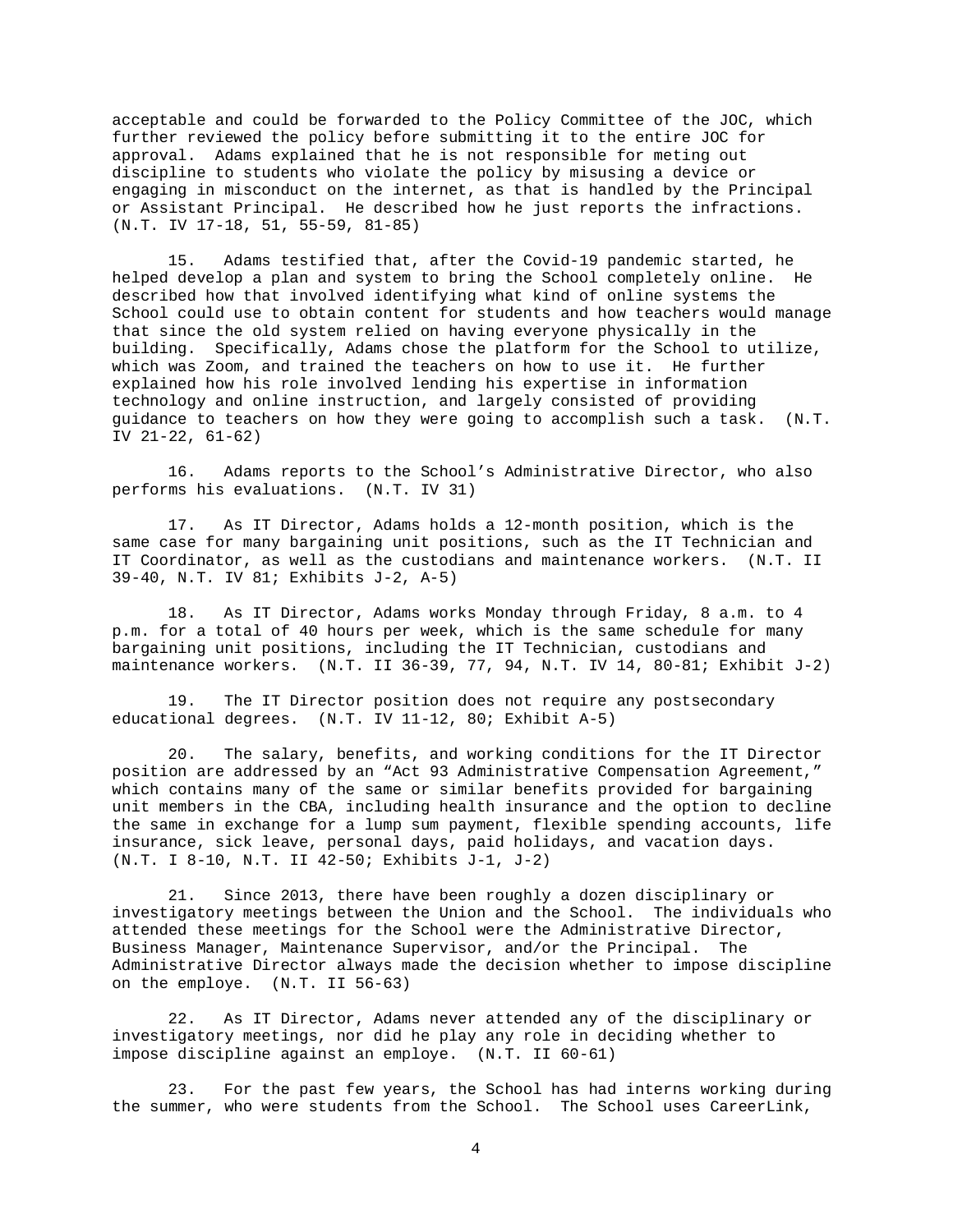an outside agency, to hire the interns, and works with Mark Hock, a CareerLink employe, who makes the decision on which students to hire. (N.T. II 83-84, 86-87, 99-100, N.T. IV 24-25, 65-68)

24. Adams testified that CareerLink is the employer of the summer interns. He testified that he provides their timesheets to CareerLink and that CareerLink takes over from there. (N.T. IV 65)

25. As IT Director, Adams makes recommendations during the budgeting process to the Administrative Director, who decides whether to accept the recommendations and present them to the JOC. The budget is ultimately approved by the JOC. (N.T. III 22-23, 31-32, N.T. IV 27-31, 68-69, 85-86)

26. As IT Director, Adams can recommend a purchase only if there is money in the School's existing and already approved technology budget. Even when there is room in the technology budget, the IT Director must submit his purchase request to the Administrative Director, who must approve and sign off on the request. If there is no room in the technology budget, the IT Director must have a discussion with the Business Manager and Administrative Director about allocating funds from elsewhere in the budget and obtain the Administrative Director's approval. (N.T. IV 30-31, 49, 68-72, 90-91)

#### DISCUSSION

The Association has petitioned to include the IT Director in the bargaining unit of nonprofessional employes. The School opposes the petition on the grounds that the IT Director lacks an identifiable community of interest. The School also contends that the IT Director is a managerial employe, and therefore, not eligible for inclusion under the Act.<sup>[4](#page-4-0)</sup>

Section 604 of PERA provides, in relevant part, as follows:

The board shall determine the appropriateness of a unit which shall be the public employer unit or a subdivision thereof. In determining the appropriateness of the unit, the board shall:

(1) Take into consideration but shall not be limited to the following: (i) public employes must have an identifiable community of interest, and (ii) the effects of over fragmentization.

43 P.S. § 1101.604.

In determining whether employes share an identifiable community of interest, the Board considers such factors as the type of work performed, educational and skill requirements, pay scales, hours and benefits, working

<span id="page-4-0"></span><sup>4</sup> The School does not argue that the IT Director is a supervisory employe pursuant to Section 301(6) of the Act, nor does the record support any such determination. The only positions that could potentially be subject to the IT Director's alleged supervision are the summer interns. However, the record shows that the summer interns are not employes of the School, but rather CareerLink, an outside agency. Therefore, the IT Director is not a supervisory employe under the Act. *See* Teamsters Local 430 v. Manchester Ambulance Club, 32 PPER ¶ 32039 (Final Order, 2001)(the exercise of supervisory authority over persons who are not employes within the meaning of PERA does not support an exclusion from the bargaining unit).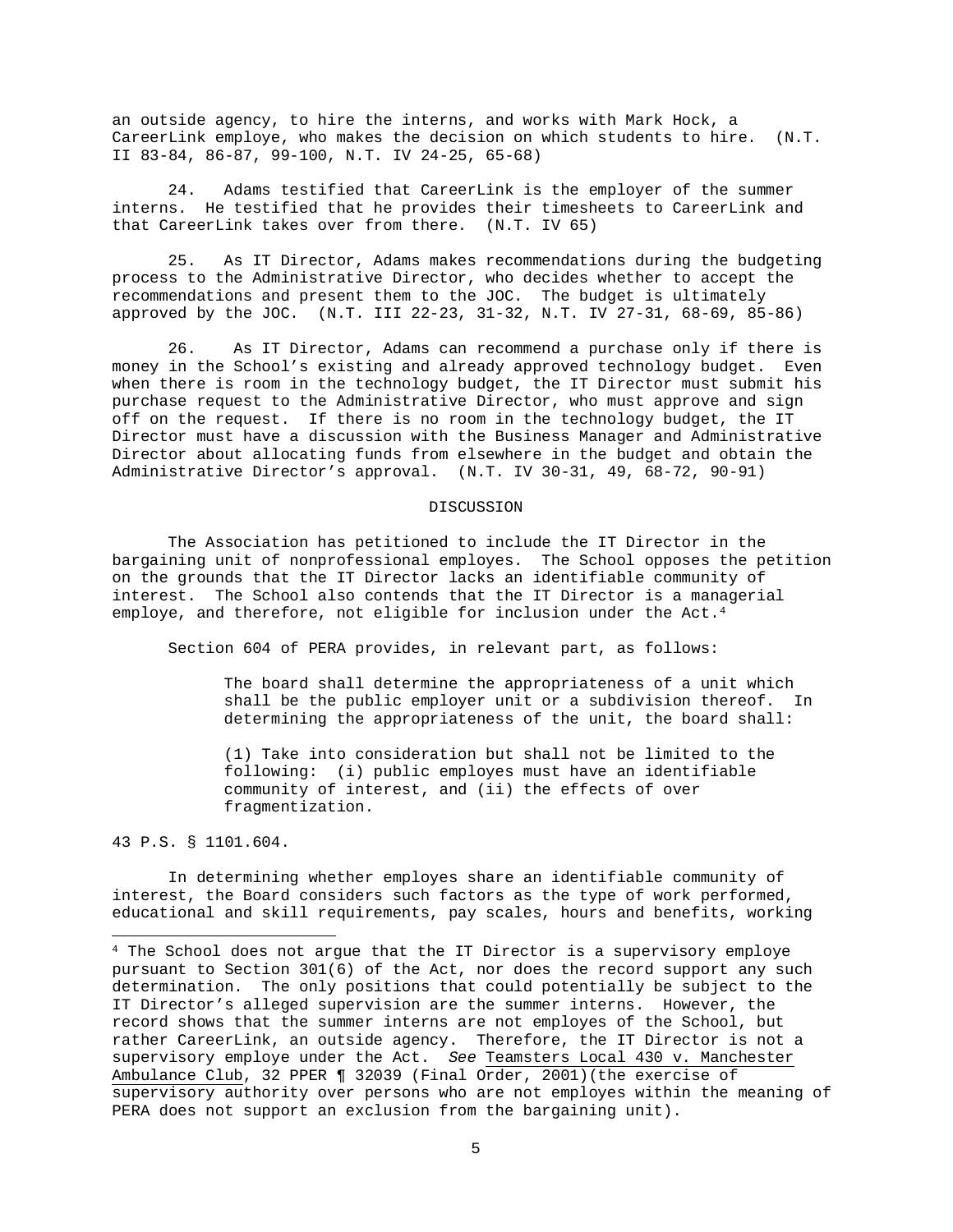conditions, interchange of employes, grievance procedures, bargaining history, and employes' desires. West Perry School District v. PLRB, 752 A.2d 461, 464 (Pa. Cmwlth. 2000). An identifiable community of interest does not require perfect uniformity in conditions of employment and can exist despite differences in wages, hours, working conditions, or other factors. *Id.* at 464.

In this case, the record shows that the IT Director shares an identifiable community of interest with the employes in the nonprofessional unit. Indeed, the IT Director works in the same location with the bargaining unit employes, as the School consists of just one building. Likewise, the IT Director holds a 12-month position, which is the same case for many bargaining unit positions, such as the IT Technician and IT Coordinator, as well as the custodians and maintenance workers. The IT Director also works Monday through Friday, 8 a.m. to 4 p.m. for a total of 40 hours per week, which is the same schedule for many bargaining unit positions.<sup>[5](#page-5-0)</sup> Perhaps most importantly, the IT Director position does not require any postsecondary educational degrees, which is similar to the educational requirements for all nonprofessional bargaining units. Furthermore, the salary, benefits, and working conditions for the IT Director position are addressed by an "Act 93 Administrative Compensation Agreement," which contains many of the same or similar benefits provided for bargaining unit members in the CBA, including health insurance and the option to decline the same in exchange for a lump sum payment, flexible spending accounts, life insurance, sick leave, personal days, paid holidays, and vacation days. This is more than sufficient to establish an identifiable community of interest with the other employes in the nonprofessional unit.

As previously set forth above, the School argues that the IT Director should not be included in the unit because the position is managerial under the Act. Section 301(16) of PERA provides that:

> "Management level employe" means any individual who is involved directly in the determination of policy or who responsibly directs the implementation thereof and shall include all employes above the first level of supervision.

43 P.S. § 1101.301(16).

The Board has held that if employes meet only one part of the threepart test set forth in Section 301(16), then those employes are managerial. Pennsylvania Ass'n of State Mental Hospital Physicians v. PLRB, 554 A.2d 1021 (Pa. Cmwlth. 1990). In Horsham Township, 9 PPER ¶ 9157 (Order and Notice of Election, 1978), the Board stated:

> An individual who is involved directly in the determination of policy would include not only a person who has the authority or responsibility to select among options and to put a proposed policy into effect, but also a person who participates with regularity in the essential process which results in a policy proposal and the decision to put such a proposal into effect. Our reading of the Statute does not include a person who simply drafts language for the statement of policy without meaningful

<span id="page-5-0"></span><sup>&</sup>lt;sup>5</sup> The fact that the IT Director is sometimes also subject to call during irregular evening and weekend hours is hardly enough to destroy the clear and identifiable community of interest.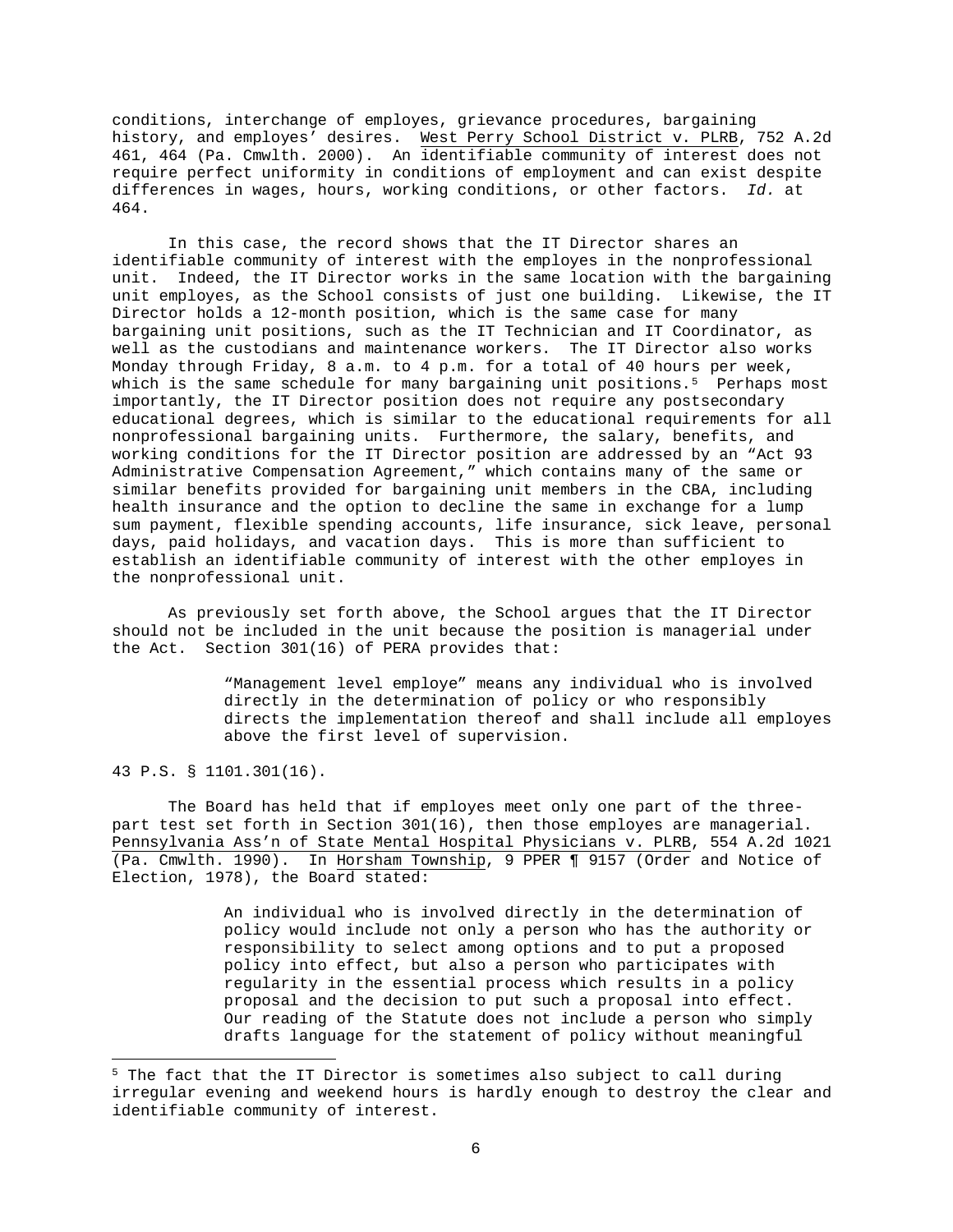participation in the decisional process, nor would it include one who simply engaged in research or the collection of data necessary for the development of a policy proposal.

The remaining criteria for designating an employe as managerial concerns one "who responsibly directs the implementation (of policy)" and shall include "all employes above the first level of supervision." We interpret these criterion to include those persons who have a responsible role in giving practical effect to and ensuring the actual fulfillment of policy by concrete measures, provided that such role is not of a routine or clerical nature and bears managerial responsibility to insure completion of the task. The administration of a policy involves basically two functions: (1) observance of the terms of the policy and (2) interpretation of the policy both within and without the procedures outlined in the policy. The observance of the terms of the policy is largely a routine and ministerial function. There will be occasion where the implementation of policy will necessitate a change in procedure or methods of operation. The person who effects such implementation and change exercises that managerial responsibility and would be responsibly directing the implementation of policy. Furthermore, the interpretation of policy would constitute responsible implementation of policy as a continuation of the managerial decision making process.

\* \* \*

In City of Lebanon, 4 PPER 24 (1974), we stated that policy formulation and implementation must be distinguished from technical expertise. To define the problem and directly implement the proposed solution to a problem is not the same as performing a function within a known discipline with competence. The former has to do with policy and the latter deals with technical expertise.

The Commonwealth Court has opined that an employe's decisions are not managerial if they are part of the employe's routine discharge of professional duties. Municipal Employees of the Borough of Slippery Rock v. PLRB, 14 A.3d 189 (Pa. Cmwlth. 2011). Rather, in order to be considered a managerial level employe, the employe must be responsible for not only monitoring compliance with a policy, but also for taking action in situations where noncompliance is found. *Id.* at 192. The exercise of authority to take remedial action in the event of noncompliance with governmental regulations is the hallmark of a management level employe. In the Matter of the Employes of Jefferson Morgan School District, 31 PPER ¶ 31115 (Proposed Order of Unit Clarification, 2000) *citing* School District of Philadelphia v. PLRB, 719 A.2d 835 (Pa. Cmwlth. 1998).

The Board has long held that mere professional or technical expertise that affects or has an impact on employer policies does not render the position management level. In the Matter of East Stroudsburg Area School District, PERA-U-19-184-E, (Final Order, 2021) citing Commonwealth of Pennsylvania, 49 PPER 41 (Proposed Order of Unit Clarification, 2017), *affirmed*, PERA-U-16-334-E and PERA-U-16-335-E (Final Order, 2018); Port Authority of Allegheny County, 48 PPER 47 (Final Order, 2016). Indeed, the Board has stated that "[j]udgments of professional employes which transcend the technical discipline of professionals should be distinguished from those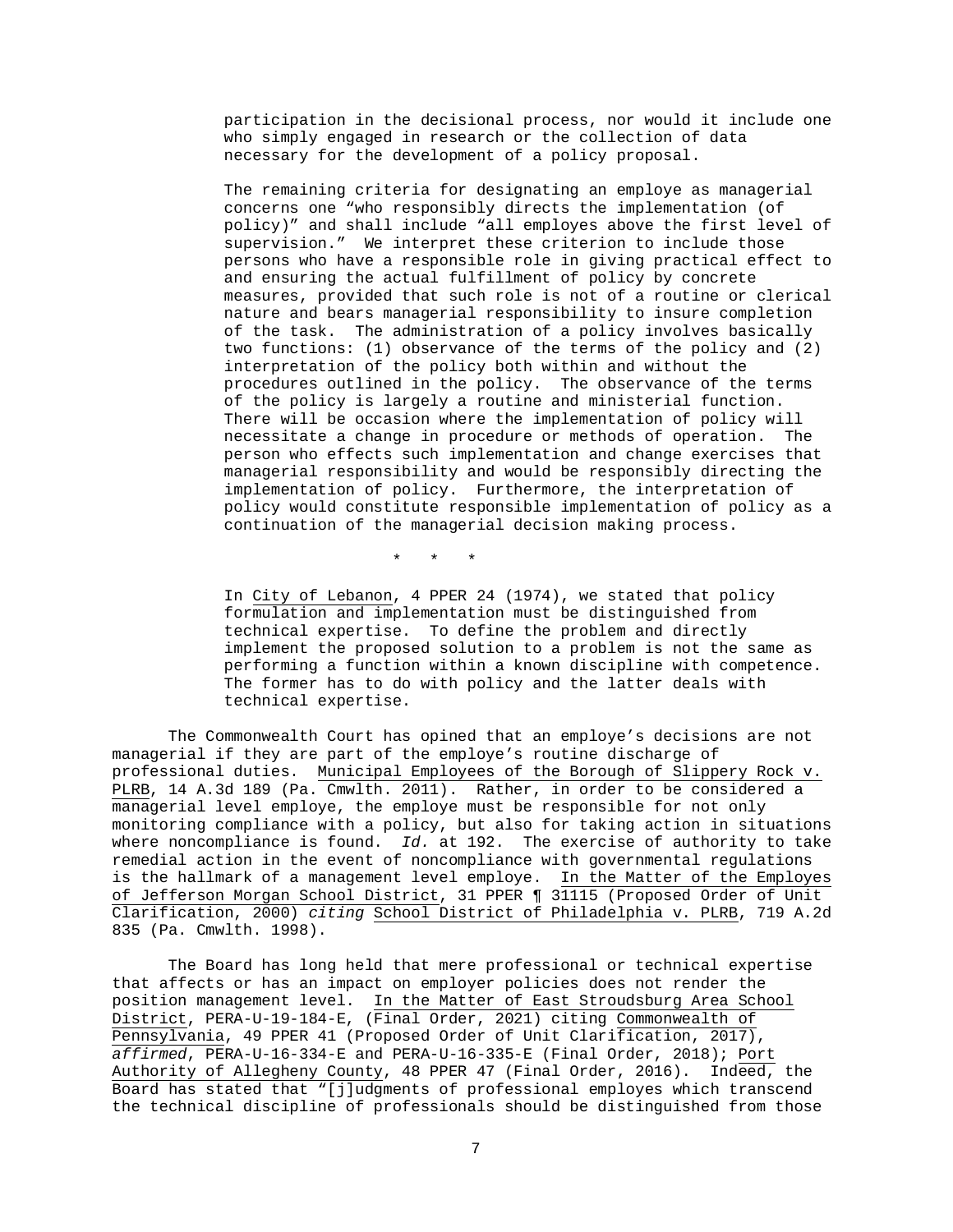instances where the natural and normal performance of professional duties may affect the employer's policy merely by the specialized nature of the professional's normal tasks." East Stroudsburg, quoting Pennsylvania State University, 19 PPER ¶ 19156 (Final Order, 1988) at 378. Only the former are considered management level employes pursuant to PERA. *Id.* Put another way, "managerial status may not be based on decision making which is part of the routine discharge of professional duties." *Id.*; Slippery Rock, at 192.

In this case, the School contends that the Petition for Unit Clarification should be dismissed because the IT Director is a managerial employe under the first two prongs of the Section 301(16) test. Specifically, the School maintains that the IT Director is directly involved in the determination of policy and responsibly directs the implementation thereof.[6](#page-7-0) In support of these claims, the School points to the IT Director's alleged involvement with policy creation and implementation, along with his budgeting and purchasing duties. However, the School's arguments are untenable and not supported by the record evidence.

Indeed, while the School references myriad alleged "policies" throughout its post-hearing brief and in the transcripts, the School has actually identified only one specific JOC-approved policy, with which the IT Director has had any involvement. As set forth in the Findings of Fact, Adams was responsible for drafting a policy surrounding the provision of Chromebook devices to students and their permissible uses. Adams discussed the policy draft with several administrators at the School, including the Administrative Director. The Administrative Director made the decision on whether the policy draft was acceptable and could be forwarded to the Policy Committee of the JOC, which further reviewed the policy before submitting it to the entire JOC for approval. This does not meet the requirements of the first prong of the Section 301(16) test. The School has not demonstrated that the IT Director is someone who has the authority or responsibility to select among options and to put a proposed policy into effect or that he participates with regularity in the essential process which results in a policy proposal and the decision to put such a proposal into effect. Instead, this evidence shows that the IT Director is more closely akin to a person who simply drafts language for the statement of policy without meaningful participation in the decisional process or simply engaged in research or the collection of data necessary for the development of a policy proposal, which is not sufficient to justify an exclusion from the unit.

Similarly, the School has also failed to sustain its burden of proving the managerial exclusion under the second prong of the test for the IT Director's alleged involvement in the implementation of policy. The School asserts that Adams is responsible for the enforcement of the Chromebook policy. However, Adams readily conceded that he is not responsible for meting out discipline to students who violate the policy by misusing a device or engaging in misconduct on the internet, as that is handled by the Principal or Assistant Principal. To the contrary, he simply reports the infractions. As such, the IT Director does not have the actual authority to enforce the policy or to interpret the policy by making exceptions for cases that lie outside of its parameters. Instead, those duties lie with either the Principal or Assistant Principal.

<span id="page-7-0"></span><sup>&</sup>lt;sup>6</sup> The School does not argue that the IT Director is above the first level of supervision pursuant to the third prong of the Section 301(16) test.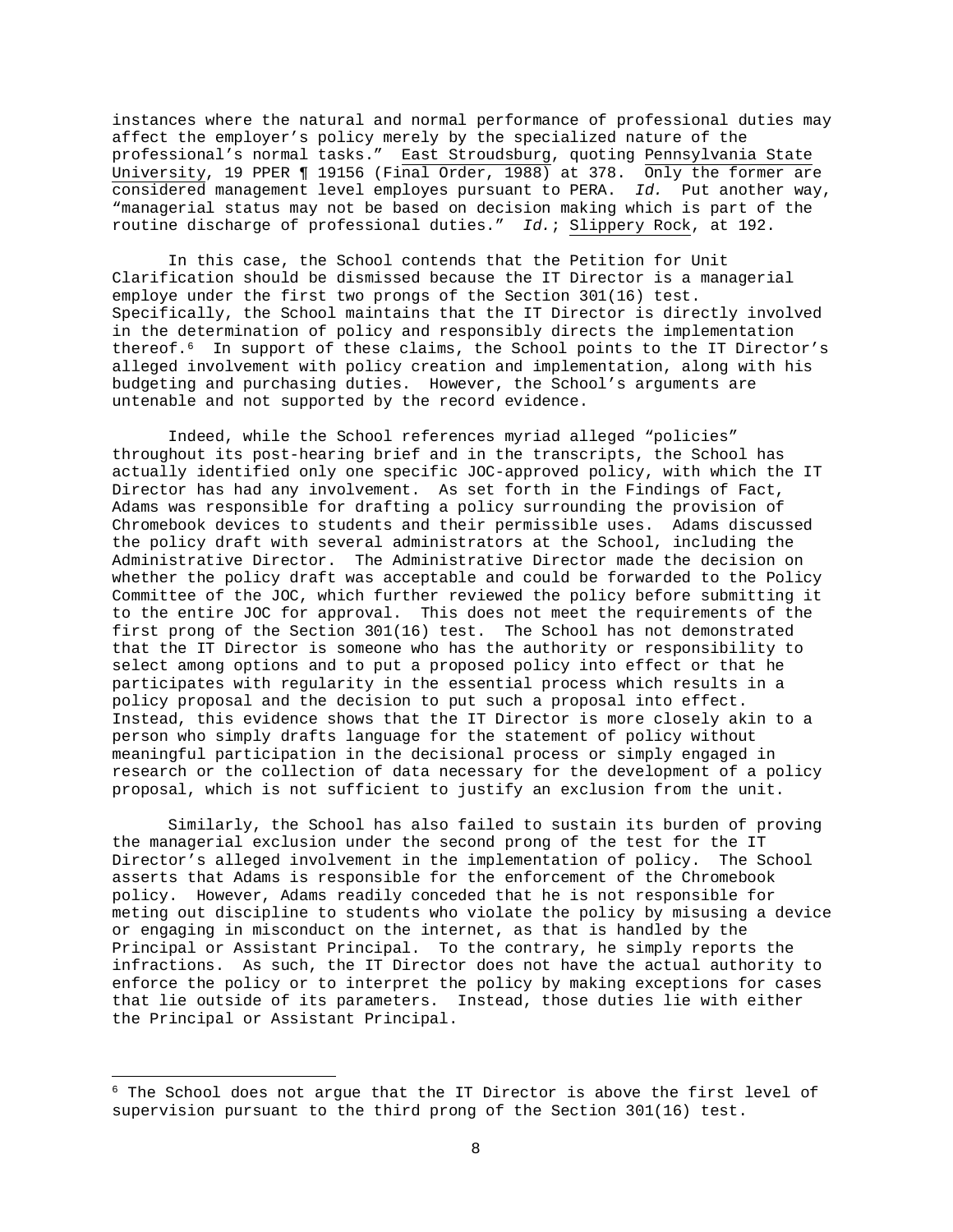In any event, the School has not demonstrated that the IT Director's involvement with the Chromebook or any other alleged policy transcends his technical expertise, so as to render his position managerial. The record shows that the IT Director is responsible for various information technology duties related to computers, hardware, software, the internet, and other networking capabilities. The Chromebook policy involved the provision of Chromebook devices to students and their permissible uses. How this transcends the IT Director's technical expertise is unclear. Indeed, the policy is directly related to the position's knowledge, skills, and abilities in information technology, as it involves the provision of take-home computers to students. In fact, the record is devoid of the actual written policy either in draft form or as approved by the JOC. As a result, it is nearly impossible to conclude that the policy involved anything other than technical expertise. Adams himself did not shed much light on his involvement with the policy, as his testimony was limited to his drafting of the policy and apparently recommending the purchase of the devices since it was within the department's budgetary limits. To that end, the School put on evidence that Adams does have significant involvement with recommending purchases relative to information technology equipment and supplies. However, there is nothing to support the conclusion that these duties go anywhere beyond the technical expertise of the position. Rather, Adams simply performs troubleshooting duties wherein he either solves existing technology problems, as they occur, or attempts to preempt their occurrence by securing the most up to date systems or equipment. In doing so, Adams exercises technical expertise and makes technical judgments which affect the employer's policy merely by the specialized nature of his normal tasks. While surely significant and important, as it relates to the School's operations, this does not rise to the level of managerial status under the Act.<sup>7</sup>

What is more, as IT Director, Adams can recommend a purchase only if there is money in the School's existing and already approved technology budget. Even when there is room in the technology budget, the IT Director must submit his purchase request to the Administrative Director, who must approve and sign off on the request. If there is no room in the technology budget, the IT Director must have a discussion with the Business Manager and Administrative Director about allocating funds from elsewhere in the budget and obtain the Administrative Director's approval. However, it is now well

<span id="page-8-0"></span><sup>7</sup> The same result must obtain with regard to the IT Director's Covid-19 duties, wherein he helped bring the School completely online. Post-petition evidence is admissible where there has been no showing that the employer changed job duties merely to influence the Board's determination regarding the placement of the position in question, as is the case here, in light of the ongoing pandemic. In the Matter of the Employes of Housing Authority of the City of Shamokin, 42 PPER 32 (Proposed Order of Unit Clarification and Proposed Order of Amendment of Certification, 2011) *citing* In the Matter of the Employes of Westmoreland County, 40 PPER 35 (Final Order, 2009). Adams simply chose the platform for the School to utilize, which was Zoom, and trained the teachers on how to use it. This merely reflects a technical judgment in selecting the online platform and does not transcend the information technology field in any way or somehow change the direction of the School's policy. Moreover, training the teachers on how to use the platform does not rise to the level of managerial status under the Act, as the IT Director is merely imparting knowledge about the platform so the teachers can use it. Port Authority of Allegheny County, 48 PPER 47 (Final Order, 2016).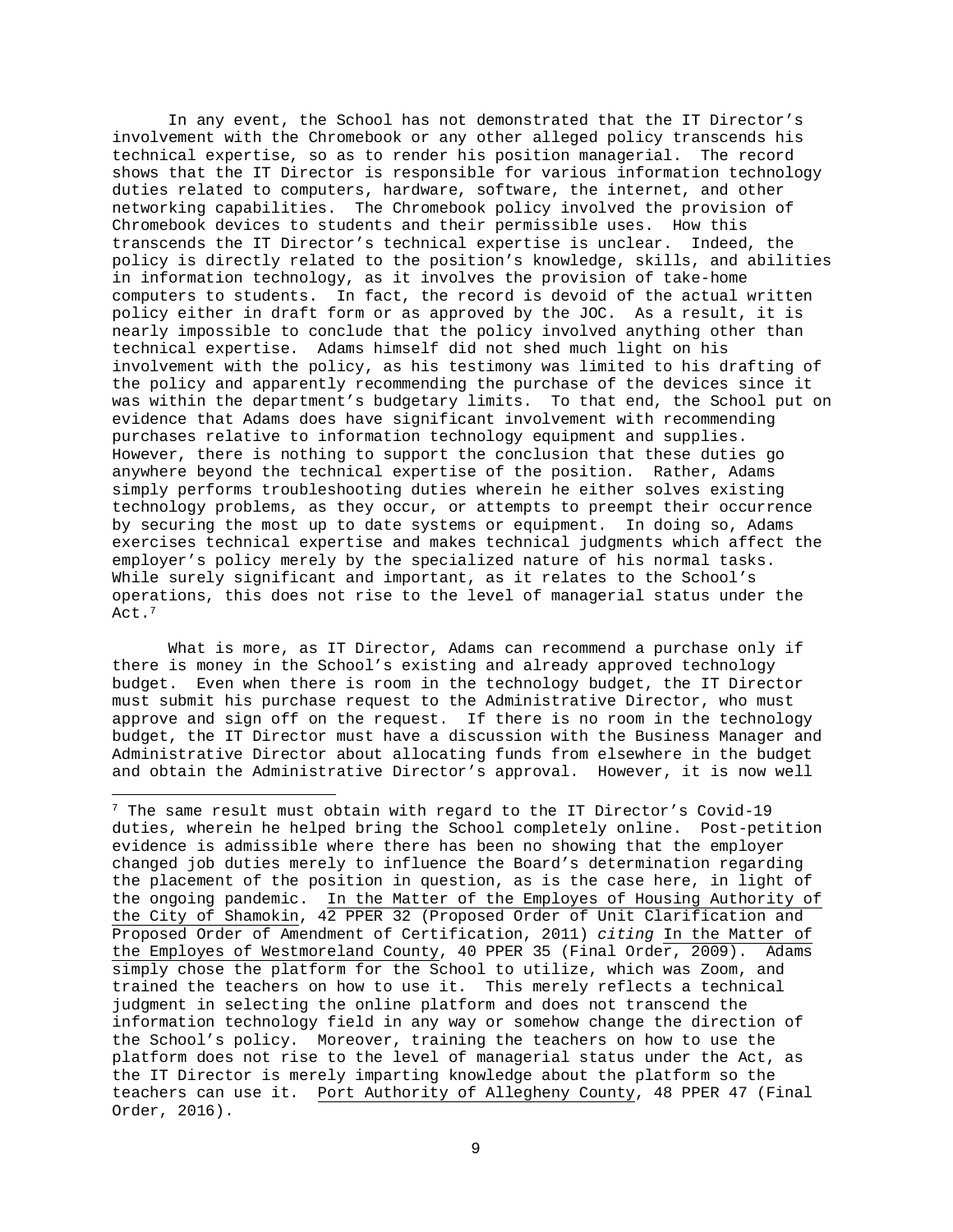settled that mere purchasing authority is not implementation of the general budget for purposes of determining management level status under the second prong of Section 301(16) of PERA. Cumberland Township, 49 PPER 66 (Final Order, 2018) *citing* In the Matter of the Employes of East Mead Township, 47 PPER 46 (Order Directing Remand to the Examiner for Further Proceedings, 2015). Indeed, the Cumberland Township Board reiterated the rule that once a general budget has been adopted by a public employer, an employe's purchases in accordance with the budget are not implementation of budget policy under the second prong of the test. *Id.* The School has not presented any evidence to show that the IT Director has actually compelled the reallocation of funds for purposes of demonstrating a change in policy sufficient to justify an exclusion from the bargaining unit. To the contrary, the record simply shows that the IT Director assists with yearly budget projections by identifying potential needs and costs for the technology department; however, it is the Administrative Director, who decides whether to accept any recommendations and present them to the JOC. This is insufficient to demonstrate meaningful participation in formulating the School's budget for purposes of the first prong of the test.

Finally, the School argues that the Petition for Unit Clarification should be dismissed because it is barred by the statute of limitations and the doctrine of laches. Specifically, the School contends that the Union knew or should have known of the School's plan to create the IT Director position in 2013 and that the Union did not act to accrete the position at that time or file any charge or petition with the Board. However, it is well settled that the Act's four-month limitations period does not apply to unit clarification proceedings, as these proceedings do not relate to acts or statements which occurred in the past, but to facts concerning the present duties of the employes in question. Jefferson-DuBois Vo-Tech, 11 PPER ¶ 11194 (Nisi Order of Unit Clarification, 1980); Churchill Area School District, 374 A.2d 1000, 1002 (Pa. Cmwlth. 1977). In fact, the Board has held that unit clarification petitions can be filed at any time, including many years after the creation of the position. Chambersburg Area School District, 20 PPER ¶ 20149 (Final Order, 1989). Similarly, the equitable doctrines of laches and estoppel are not applicable in administrative proceedings. Churchill Area School District, *supra*; Chambersburg Area School District, *supra.* Nor is it a defense for the School to claim that the Union failed to raise the issue during negotiations for the last two CBAs. The Board has long rejected the notion that a party is somehow estopped from filing a unit clarification petition simply because it unsuccessfully sought to exclude the position from the unit during bargaining; the Board's policy is to process unit clarification petitions at any time, including during the term of a CBA. City of Erie, 40 PPER 45 (Proposed Order of Unit Clarification,  $2009$ , 40 PPER 69 (Final Order, 2009). As a result, the School's arguments in this regard are rejected, and the IT Director must be accreted into the bargaining unit.

## **CONCLUSIONS**

The Examiner, therefore, after due consideration of the foregoing and the record as a whole, concludes and finds as follows:

 1. The School is a public employer within the meaning of Section 301(1) of PERA.

 2. The Union is an employe organization within the meaning of Section 301(3) of PERA.